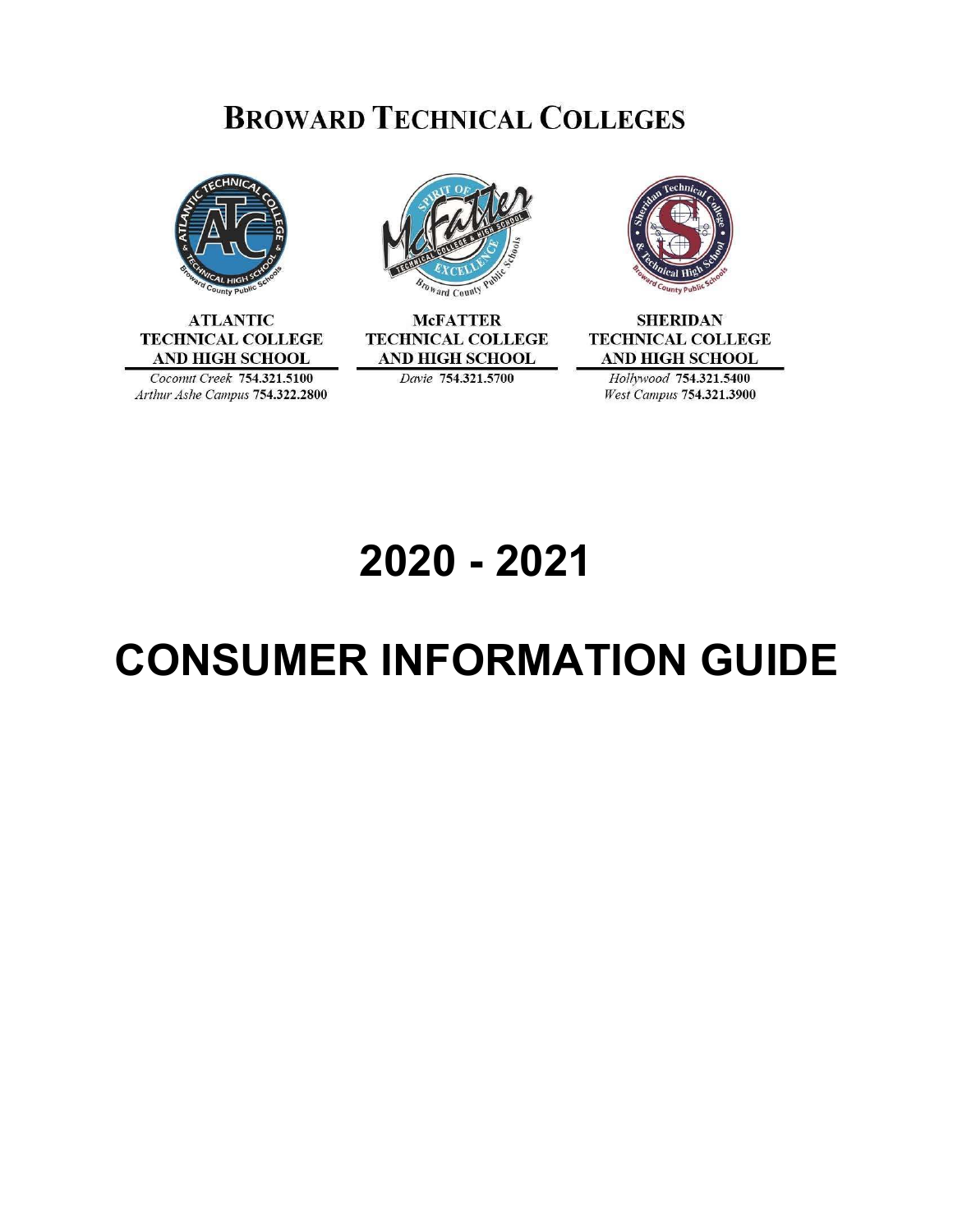

## **The School Board of Broward County, Florida**

Donna P. Korn, Chair Dr. Rosalind Osgood, Vice Chair Lori Alhadeff Robin Bartleman Heather P. Brinkworth Patricia Good Laurie Rich Levinson Ann Murray Nora Rupert

#### **Superintendent of Schools**

Robert W. Runcie

Atlantic, McFatter and Sheridan Technical Colleges are Accredited by the Accrediting Commission of the Council on Occupational Education and Cognia (formerly known as AdvancEd)

The School Board of Broward County, Florida, prohibits any policy or procedure which results in discrimination on the basis of age, color, disability, gender identity, gender expression, national origin, marital status, race, religion, sex or sexual orientation. Individuals who wish to file a discrimination and/or harassment complaint may call the Director, Equal Educational Opportunities/ADA Compliance at 754-321-2150 or Teletype Machine (TTY) 754-321-2158. Individuals with disabilities requesting accommodations under the Americans with Disabilities Act Amendments Act of 2008, (ADAAA) may call Equal Educational Opportunities/ADA Compliance Department 754-321-2150 or Teletype Machine (TTY) 754-321-2158.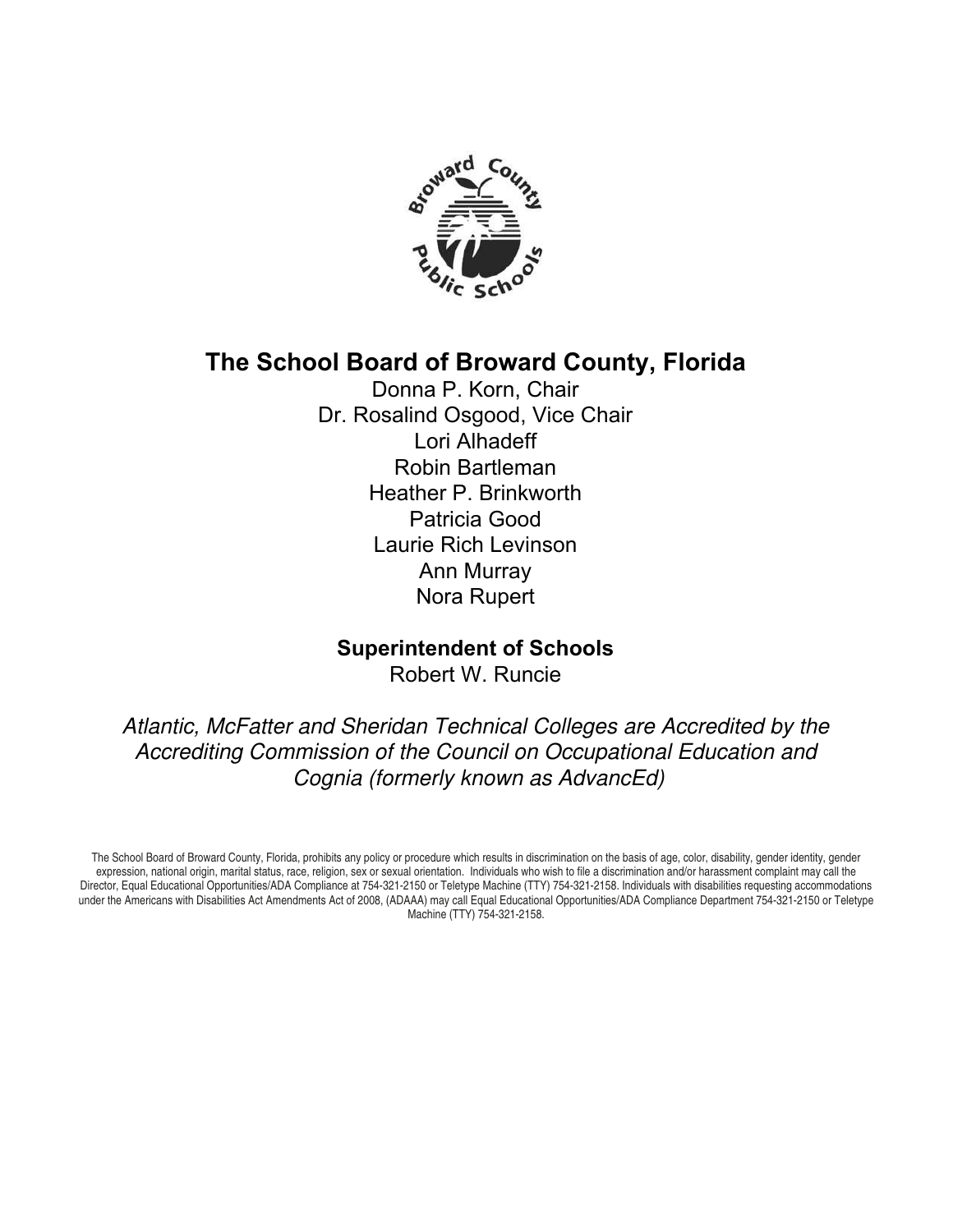# **Table of Contents**

| Section 1:        |                                                                               |  |  |
|-------------------|-------------------------------------------------------------------------------|--|--|
|                   |                                                                               |  |  |
|                   |                                                                               |  |  |
|                   |                                                                               |  |  |
|                   |                                                                               |  |  |
|                   |                                                                               |  |  |
|                   |                                                                               |  |  |
|                   |                                                                               |  |  |
|                   |                                                                               |  |  |
|                   |                                                                               |  |  |
|                   |                                                                               |  |  |
|                   |                                                                               |  |  |
|                   |                                                                               |  |  |
|                   |                                                                               |  |  |
|                   |                                                                               |  |  |
|                   |                                                                               |  |  |
|                   |                                                                               |  |  |
|                   |                                                                               |  |  |
|                   |                                                                               |  |  |
|                   |                                                                               |  |  |
|                   |                                                                               |  |  |
|                   |                                                                               |  |  |
| <b>Section 2:</b> |                                                                               |  |  |
|                   |                                                                               |  |  |
|                   | Assistance Available from Federal, State, Local and Institutional Programs  8 |  |  |
|                   |                                                                               |  |  |
|                   |                                                                               |  |  |
| <b>Section 3:</b> |                                                                               |  |  |
|                   |                                                                               |  |  |
|                   |                                                                               |  |  |
|                   |                                                                               |  |  |
| Section 4:        |                                                                               |  |  |
|                   |                                                                               |  |  |
|                   |                                                                               |  |  |
| <b>Section 5:</b> |                                                                               |  |  |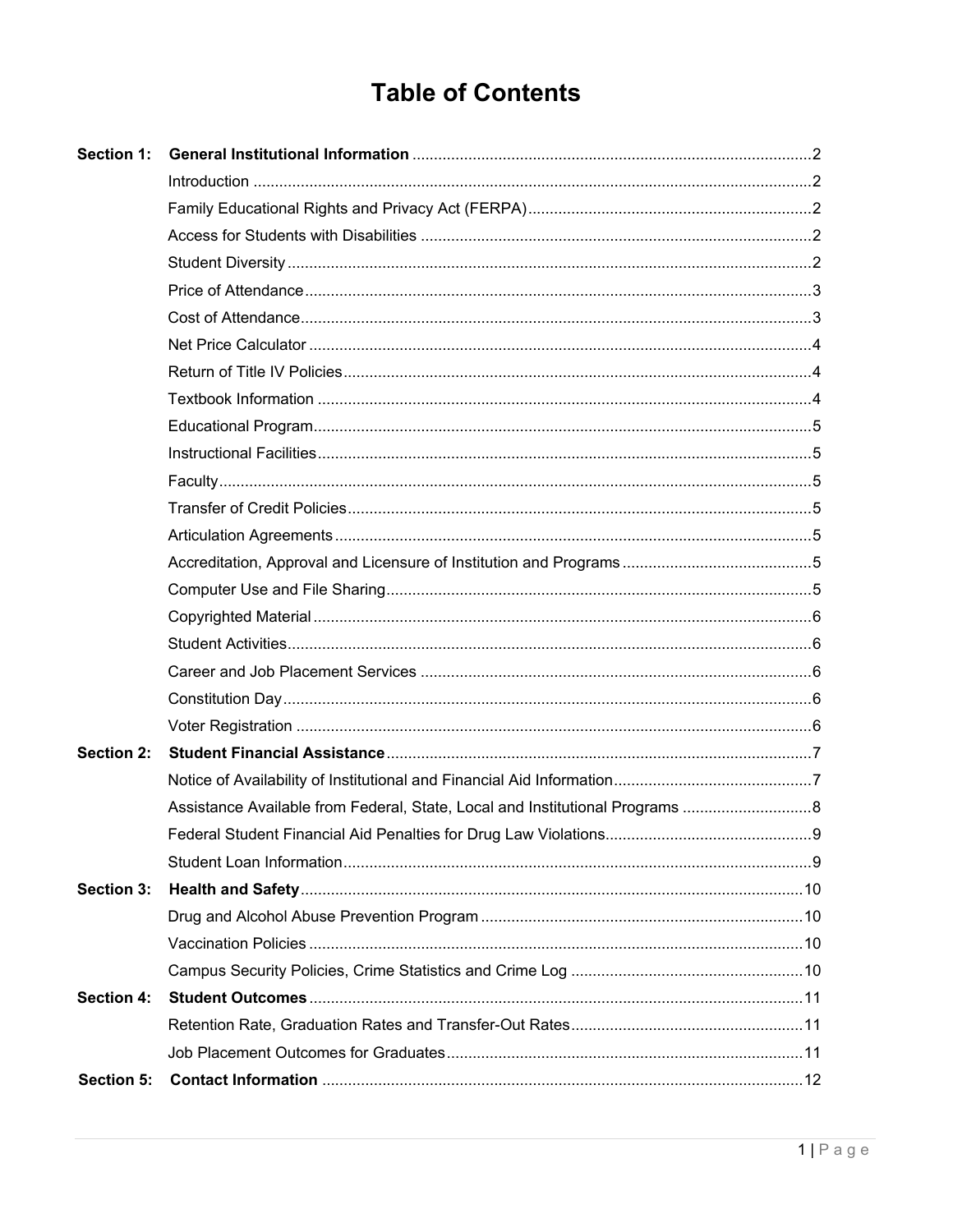## **Section 1 General Institutional Information**

#### **Introduction**

The three Broward Technical Colleges, Atlantic, William T. McFatter, and Sheridan, are a part of the Broward County Public School System. Their major emphasis is on the development and implementation of occupational training programs designed to meet the needs of business, industry and the community at large, as well as meeting the unique needs of each of its students. It is the right and responsibility of our students to develop their potential while becoming more creative and productive members of society. Our mission is to provide excellence in career and workforce education.

## **Family Educational Rights and Privacy Act (FERPA)**

The Family Educational Rights and Privacy Act (FERPA) is a federal law that protects the accuracy and privacy of students' education records. Student records are confidential. Parents, guardians, and spouses of students who are 18 years of age or older must have the student's written permission to inspect and review any and all official records. Parents/guardians of students 17 years of age or younger may review their child's records upon request. The Family Educational Rights and Privacy Act, Florida Statutes (F.S.) 1002.22 and 1002.221, and School Board Policy 5100.1 affords parents, guardians, or eligible students certain rights with respect to the student's education records. An "eligible student" means a student who has reached the age of 18 or who is attending a postsecondary institution at any age. Once a student becomes an "eligible student," the rights afforded his or her parents under FERPA transfer to that student. For additional FERPA information, please refer to the Privacy and Student Records Guide or to Broward Technical Colleges (BTC) online student handbook at http://www.browardtechnicalcolleges.com/studentresources/.

#### **Access for Students with Disabilities**

Broward Technical Colleges' assures students with disabilities equal access/equal opportunity to all college programs, activities and services as described in Section 504 and 508 of the Rehabilitation Act of 1973 and in compliance with the Americans with Disabilities Act Amendments Act of 2008 (ADAAA). Individuals with disabilities requesting accommodations under the Americans with Disabilities Act Amendments Act of 2008 (ADAAA) are encouraged to speak with trained staff in the Office of Student Affairs. Individuals may also call the Equal Educational Opportunities/ADA Compliance Department at (754) 321-2150 or Teletype Machine at (754) 321-2158. Additional information about the Americans with Disabilities Act Amendments Act of 2008 (ADAAA) can be found in the BTC online student handbook at http://www.browardtechnicalcolleges.com/student-resources/.

### **Student Diversity**

Information regarding student diversity can be found at the National Center for Education Statistics, also known as College Navigator. To view the student diversity at each technical college, please type in the name of the school in College Navigator.

Atlantic Technical College McFatter Technical College Sheridan Technical College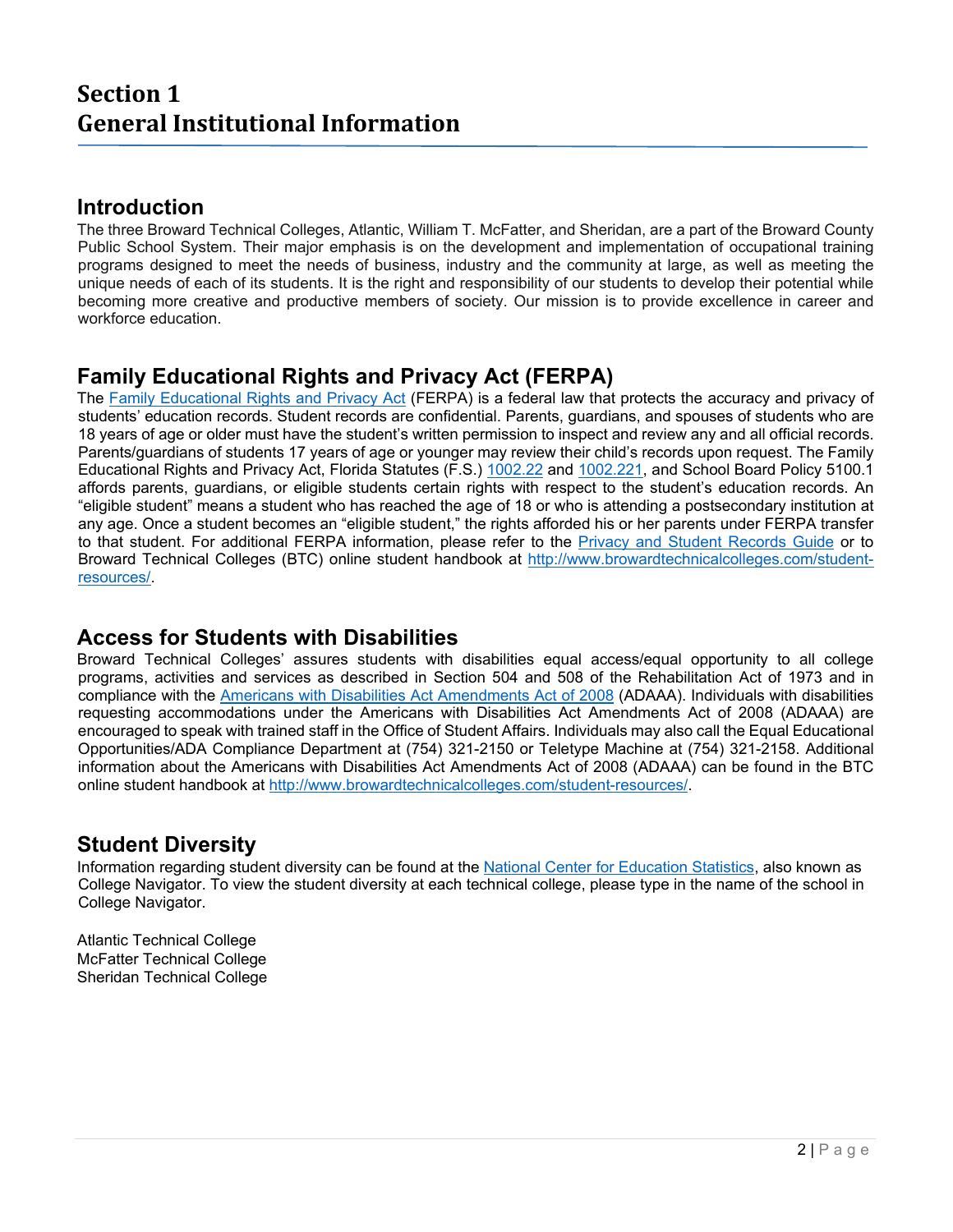### **Price of Attendance**

Broward Technical Colleges' price of attendance is adjusted annually and the college website has the most up to date information. Each program website page contains a program cost sheet (brochure/flyer) which indicates the approximate program cost for tuition, registration, books and supplies for the academic year. Prices listed are for Florida Residents and fees are based on the number of class days according to the district calendar. Prices are an estimation and subject to change. Please click on the technical college below, click on the program descriptions tab and select a program to view the price of attendance.

Atlantic Technical College McFatter Technical College Sheridan Technical College

#### **Cost of Attendance**

The cost of attendance (COA) budget is based on full-time enrollment and includes an estimate of tuition costs, room and board, books and supplies, transportation and other personal or miscellaneous expenses. Full-time enrollment for the academic year consists of 900 clock hours and 30 weeks. All awards for less than a full academic year are prorated. This is a sample of a 900 clock hour/30 week student budget based on full-time enrollment.

| <b>BROWARD TECHNICAL COLLEGES</b> |                                     |  |                                   |  |  |  |  |
|-----------------------------------|-------------------------------------|--|-----------------------------------|--|--|--|--|
| <b>COST OF ATTENDANCE</b>         |                                     |  |                                   |  |  |  |  |
| 2020-2021                         |                                     |  |                                   |  |  |  |  |
|                                   | <b>In State</b>                     |  |                                   |  |  |  |  |
|                                   | <b>Student Living Independently</b> |  | <b>Student Living with Parent</b> |  |  |  |  |
| <b>Tuition</b>                    | \$2,520                             |  | \$2,520                           |  |  |  |  |
| <b>Fees</b>                       | \$428                               |  | \$428                             |  |  |  |  |
| Room/Board                        | \$11,910                            |  | \$2,100                           |  |  |  |  |
| <b>Books/Supplies</b>             | \$600                               |  | \$600                             |  |  |  |  |
| <b>Transportation</b>             | \$2,100                             |  | \$2,100                           |  |  |  |  |
| <b>Personal/Miscellaneous</b>     | \$2,100                             |  | \$2,100                           |  |  |  |  |
|                                   |                                     |  |                                   |  |  |  |  |
| <b>TOTAL</b>                      | \$19,658                            |  | \$9,848                           |  |  |  |  |
|                                   | <b>Out of State</b>                 |  |                                   |  |  |  |  |
|                                   | <b>Student Living Independently</b> |  | <b>Student Living with Parent</b> |  |  |  |  |
| <b>Tuition</b>                    | \$10,080                            |  | \$10,080                          |  |  |  |  |
| <b>Fees</b>                       | \$428                               |  | \$428                             |  |  |  |  |
| Room/Board                        | \$11,910                            |  | \$2,100                           |  |  |  |  |
| <b>Books/Supplies</b>             | \$600                               |  | \$600                             |  |  |  |  |
| <b>Transportation</b>             | \$2,100                             |  | \$2,100                           |  |  |  |  |
| <b>Personal/Miscellaneous</b>     | \$2,100                             |  | \$2,100                           |  |  |  |  |
|                                   |                                     |  |                                   |  |  |  |  |
| <b>TOTAL</b>                      | \$27,218                            |  | \$17,408                          |  |  |  |  |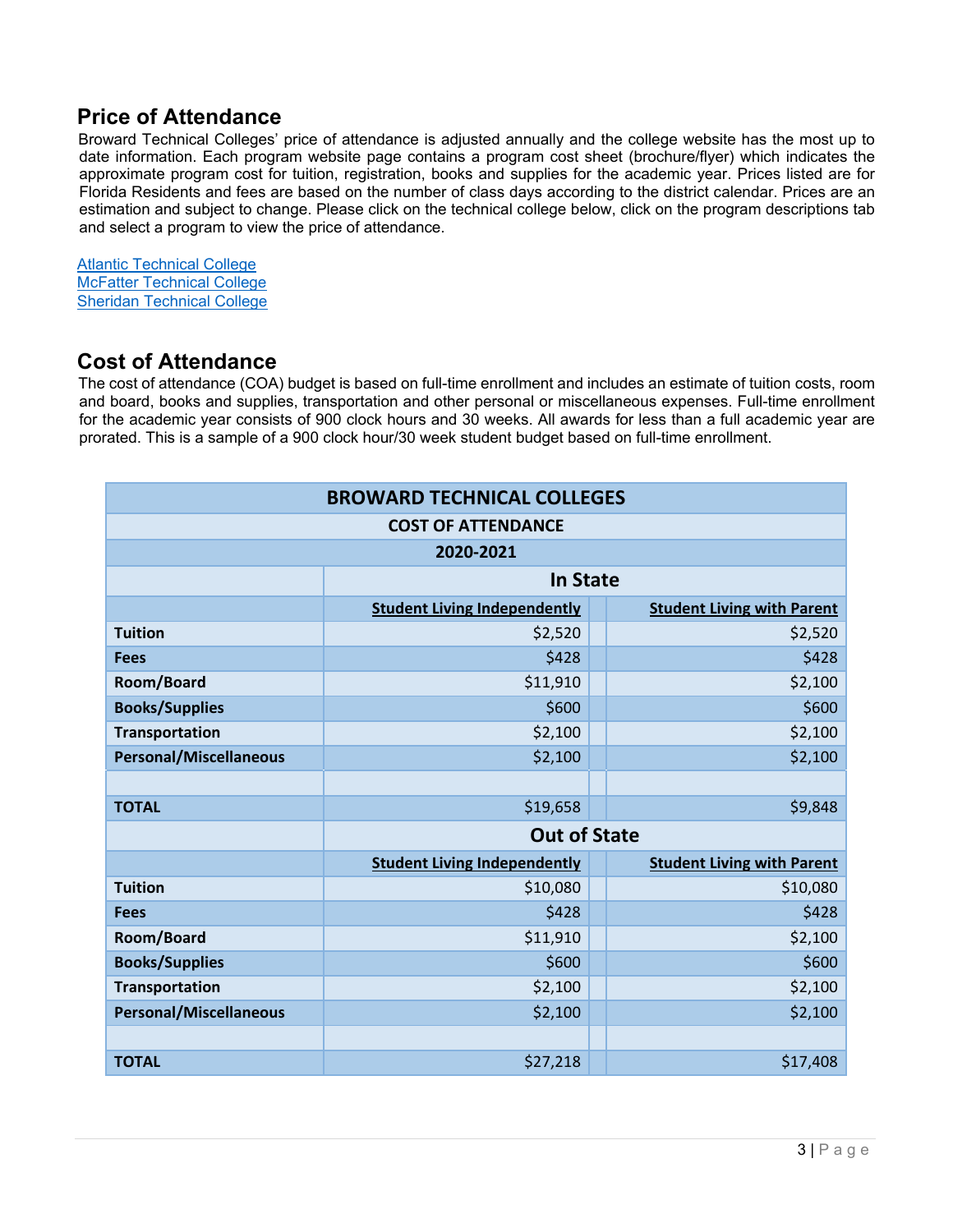### **Net Price Calculator**

In accordance with the Higher Education Opportunity Act, each postsecondary institution that participates in Title IV federal student aid (FSA) programs must post a net price calculator on its website that uses institutional data to provide estimated net price information to current and prospective students and their families based on a student's individual circumstances. This calculator allows students to calculate an estimated net price of attendance at an institution which is defined as the cost of attendance minus the average yearly grant and scholarship aid.

Please note that the information provided by the calculator is a broad estimate. There are many factors that are considered as part of the financial aid award process, including full or part-time attendance, dependency status, grade level and application submission dates.

Atlantic Technical College McFatter Technical College Sheridan Technical College

#### **Return of Title IV Policies / Post Withdrawal Disbursements**

Under the Higher Education Reconciliation Act (HERA), a student who voluntarily or involuntarily withdraws or otherwise ceases to attend the college will lose student financial aid eligibility and will not be paid further funds for the enrollment period, but may be eligible to keep the funds received. The amount of Title IV grant assistance earned by the student must be determined by performing a Return of Title IV calculation. If the amount disbursed to the student is greater than the amount earned, unearned funds must be returned in accordance with federal HERA guidelines. The student is responsible for any tuition, fees, books or equipment that is not covered by Title IV funds. If the student receives less federal student aid than the amount earned, the student is eligible for a post-withdrawal disbursement.

The instructor completes a change of enrollment form when a student voluntarily withdraws and informs the school of his intent to withdraw. The last day of recorded attendance will be listed as well as the student's withdrawal date. This information is necessary when completing the Return of Title IV (R2T4) form.

Involuntary withdrawals will follow the same process as above, but the day the student is officially withdrawn from the institution will be both the last day of attendance and withdrawal date.

The calculation form is completed if a student submits a valid, error free SAR/ISIR prior to withdrawal and lost eligibility only because he/she is no longer enrolled at the institution.

The Return of Title IV form records the calculated amount of Title IV aid earned by the student, shows if the student is due a post-withdrawal disbursement or if Title IV monies must be returned in accordance with the federal HERA guidelines. Federal pell program monies are always returned first. Student disbursements which are refused or not picked up are returned within 90 days. Institutions are no longer obliged to make that disbursement available.

### **Textbook Information**

The Higher Education Opportunity Act requires postsecondary institutions to disclose certain information to their students. This information includes the required and recommended textbooks as well as supplemental materials for each course, including the International Standard Book Number (ISBN) and retail price information. Students can locate this information on the program cost sheet (brochure/flyer) or Excel spreadsheet which is located on the program page of each college website. Prices are an estimation and subject to change.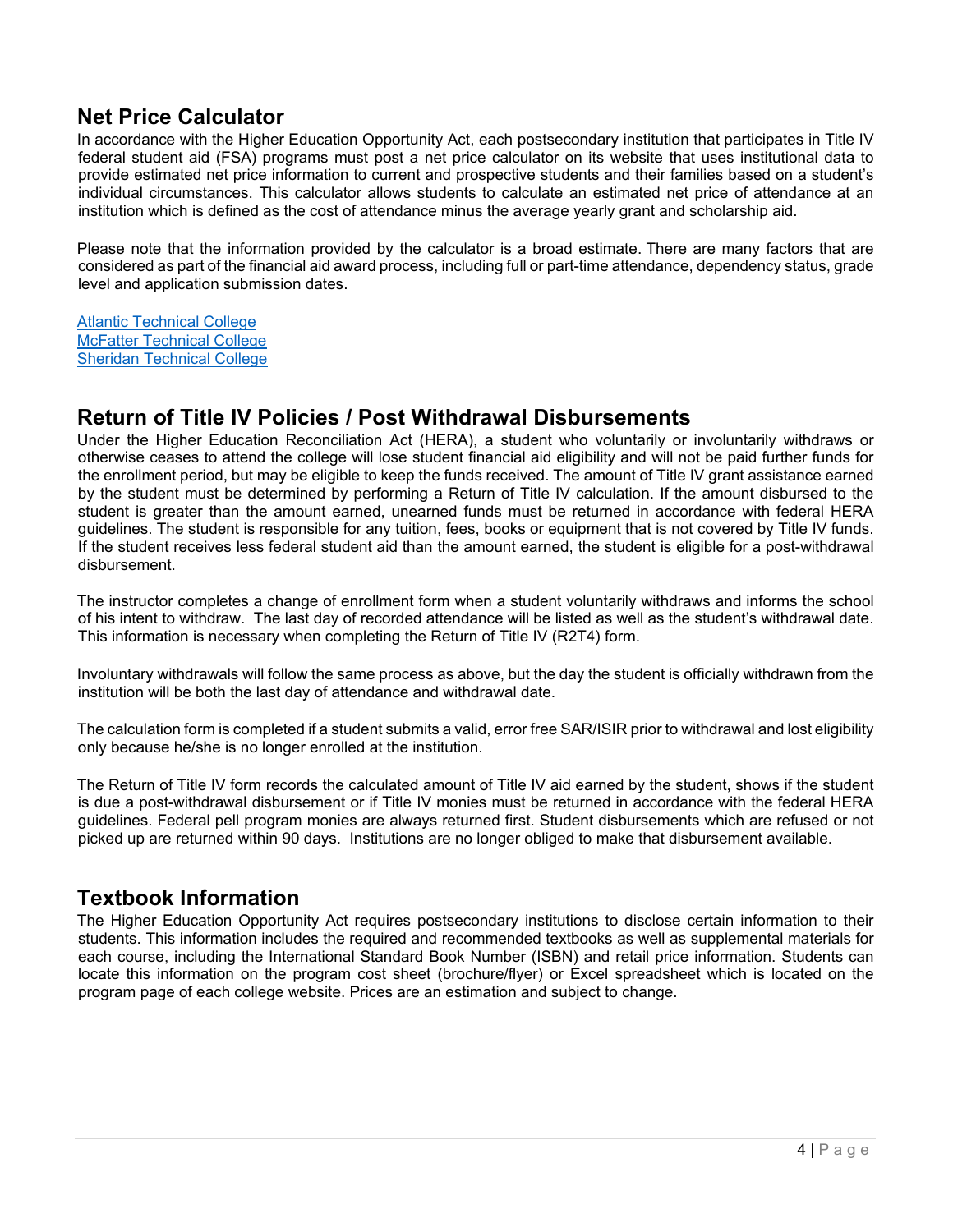### **Educational Program**

Information about the educational programs offered at each technical college campus can be found in the catalog.

#### **Instructional Facilities**

Information about the instructional facilities at each technical college campus can be found in the BTC student handbook at http://www.browardtechnicalcolleges.com/student-resources/.

#### **Faculty**

Information about the faculty at each technical college campus can be found in the catalog.

#### **Transfer of Credit Policies**

Students with previous technical training from other institutions may receive credit for that training. A transcript from a Florida public institution documenting course completion and/or occupational completion points achieved for a specific technical program will be accepted in transfer at the receiving institution for the same technical program. A transcript from a non-public institution that is fully accredited by a regional or national accrediting agency recognized by the United States Department of Education and that participates in the common course designation numbering system will be accepted in transfer at the receiving institution for the same course/program.

A transcript from a non-accredited institution will be evaluated on an individual basis by the department head, instructor, and program administrator to determine if advanced placement in a given program is applicable.

#### **Articulation Agreements**

The Broward Technical Colleges have partnered with Broward College and all State/Community Colleges to help students accelerate their career path. The student may be eligible to earn college credit if he/she has completed a career and technical education (CTE) program at one of the Broward Technical Colleges that align with Broward College's Associate of Science degree program(s) or those offered at one of the other 27 State Colleges.

### **Accreditation, Approval and Licensure of Institution and Programs**

The Broward Technical Colleges are accredited by the accrediting Commission of the Council on Occupational Education (COE). In addition, many of the programs are accredited by program specific organizations. To view the accreditation, approval and licensure of each technical college and various programs, please click below.

Atlantic Technical College McFatter Technical College Sheridan Technical College

### **Computer Use and File Sharing**

Information about computer use and file sharing can be found under School Board Policy 5306 and in the BTC student handbook at http://www.browardtechnicalcolleges.com/student-resources/.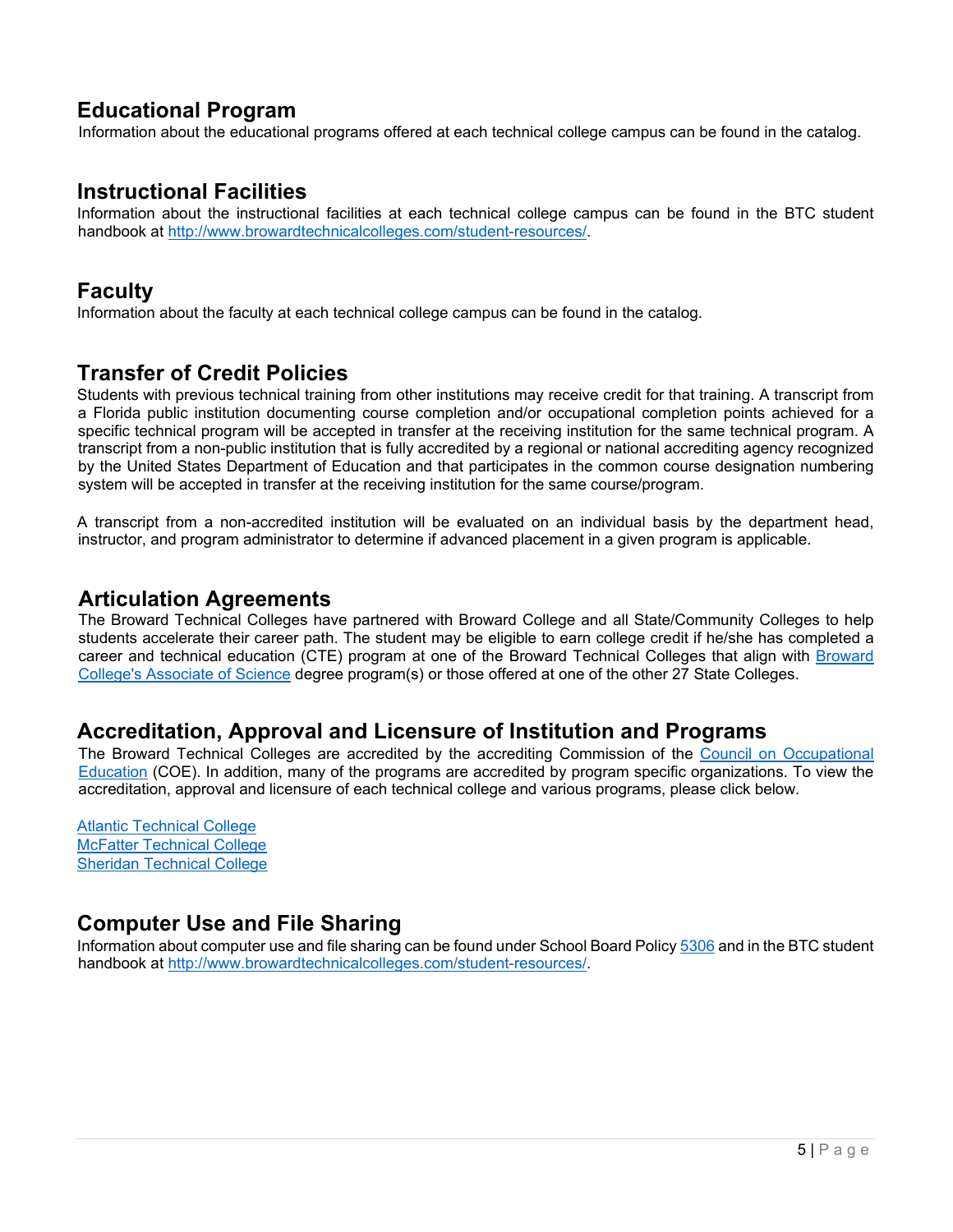### **Copyrighted Material**

Copyright infringement is the act of exercising, without permission or legal authority, one or more of the exclusive rights granted to the copyright owner under section 106 of the Copyright Act (Title 17 of the United States Code). These rights include the right to reproduce or distribute a copyrighted work. In the file-sharing context, downloading or uploading substantial parts of a copyrighted work without authority constitutes an infringement. Penalties for copyright infringement include civil and criminal penalties. In general, anyone found liable for civil copyright infringement may be ordered to pay either actual damages or "statutory" damages affixed at not less than \$750 and not more than \$30,000 per work infringed. For "willful" infringement, a court may award up to \$150,000 per work infringed. A court can, in its discretion, also assess costs and attorneys' fees. For details, see Title 17, United States Code, Sections 504, 505. Willful copyright infringement can also result in criminal penalties, including imprisonment of up to five years and fines of up to \$250,000 per offense. For more information, please visit the U.S. Copyright Office.

#### **Student Activities**

The instructors at the Broward Technical Colleges support and encourage student participation in co-curricular clubs as identified by the Florida Department of Education. They are national nonprofit organizations that partner with students, teachers and industry to provide educational programs, events and competitions that support career and technical education. All co-curricular clubs are dedicated to developing a well-rounded workforce by enhancing leadership, employability, safety, and technical skills training.

The Alumni Association represents Broward Technical Colleges' ever-growing alumni community. Whether it's attending alumni functions, mentoring a student, giving a guest lecture, volunteering on a committee, or donating back to BTC, the Alumni Association provides services that are critical in keeping alumni engaged and connected to the Broward Technical Colleges.

#### **Career and Job Placement Services**

The Broward Technical Colleges' Career Services department is dedicated to helping students and alumni advance their professional development as they make career decisions, develop job search strategies, pursue experiential opportunities and secure employment. In addition to advising opportunities, Career Services also provides career assessments, career information, resumé and cover letter help, job postings and resources, help with interview skills and more. To view the career and job placement services at each college, please click on the technical college below and click on the career services tab.

Atlantic Technical College McFatter Technical College Sheridan Technical College

#### **Constitution Day**

The Broward Technical Colleges celebrate Constitution Day on September 17 of each year, commemorating the September 17, 1787 signing of the Constitution. However, when September 17 falls on a weekend or holiday, Constitution Day shall be held during the preceding or following week.

### **Voter Registration**

The Broward Technical Colleges comply with The Higher Education Amendments Act of 1998 which requires institutions to make a good faith effort to encourage students and staff to register to vote. This law requires that institutions of higher learning provide each enrolled student the opportunity to apply to register to vote or update their voter registration records at least once a year. Information on voter registration and forms can be found at the Broward County Supervisor of Elections Office.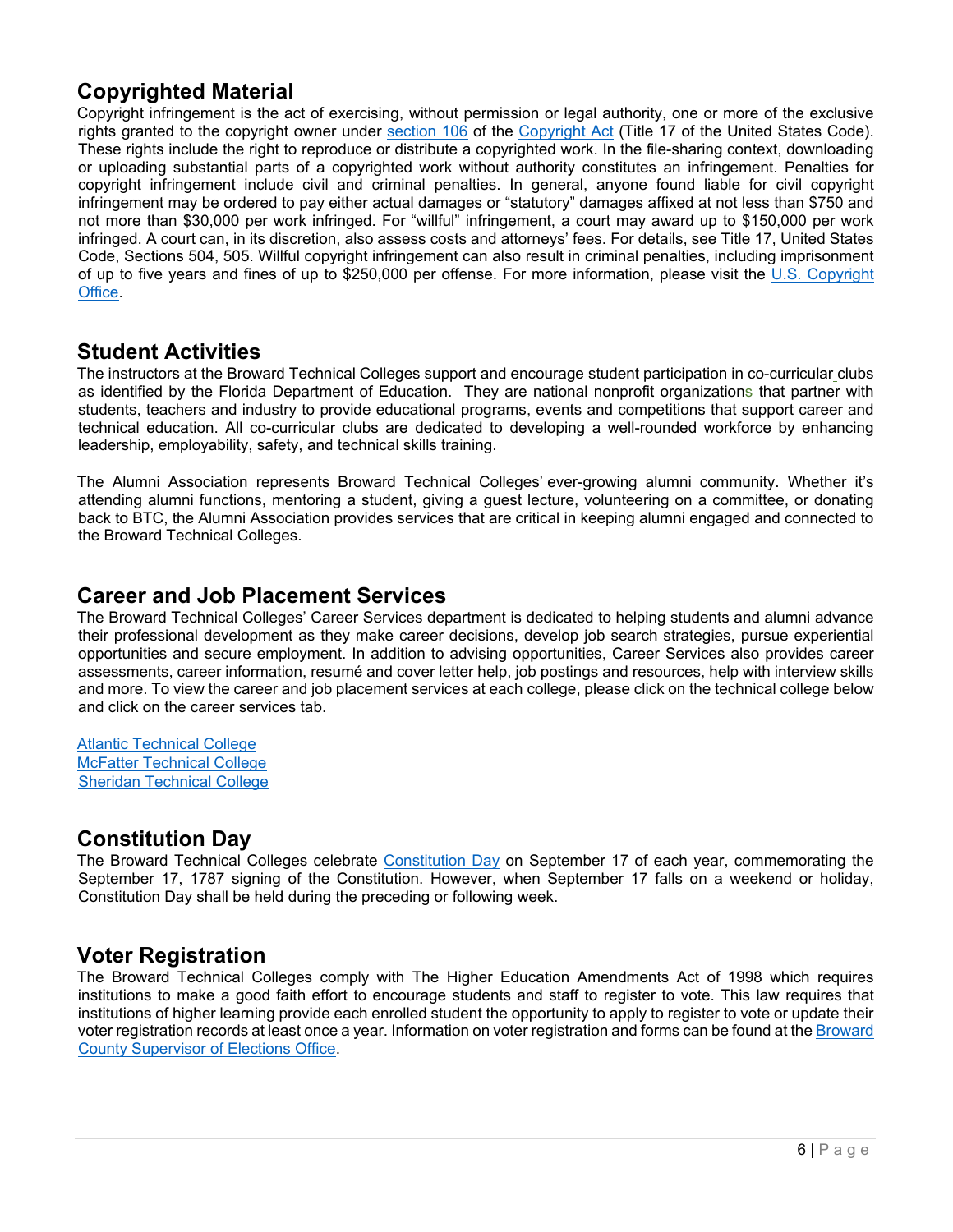#### **Notice of Availability of Institutional and Financial Aid Information**

The Office of Financial Aid provides assistance to eligible students who apply for financial aid and indicate one of the Broward Technical Colleges as the institution of choice on their Free Application for Federal Student Aid (FAFSA). In conjunction with the U.S. Department of Education and the Florida Department of Education, the technical colleges award aid from federal and state programs.

The financial aid program is designed to provide assistance to students who, without assistance, would be unable to attend school. It must be stated that the majority of the responsibility for financing a postsecondary education primarily rests with the student and/or parent. Financial assistance should be viewed only as supplementary to the financial aid resources of the student and the family. Any financial aid received is to be used exclusively for expenses related to attending one of our institutions.

#### **Applying for Aid**

Students can apply for financial assistance by completing and submitting the Free Application for Federal Student Aid (FAFSA) online or by requesting a paper FAFSA application by calling 1-800-433-3243. Assistance with the FAFSA is available from the U.S. Department of Education or by calling the Federal Student Aid Information Center at 1-800-433-3243. Teletype Machine users or the hearing impaired may call 1-800-730-8913 for assistance when completing the FAFSA. The Broward Technical Colleges' Federal School Codes are:

 **Atlantic Technical College 012263 McFatter Technical College 030036 Sheridan Technical College 009902** 

#### **Obtaining a Federal Student Aid ID**

The Federal Student Aid (FSA) ID allows students to access the federal student aid's online systems and serves as your legal signature. For assistance with your FSA ID, you may contact 1-800-557-7394 or click here.

#### **Financial Aid Eligibility**

Financial aid eligibility is determined by the federal government after the student has applied for aid. Eligibility requirements for federal student aid can be found on the U.S Department of Education website. Eligibility requirements to apply for the State of Florida Grants and Scholarship Programs can be found on the website of the Office of Student Financial Assistance.

The following general eligibility requirements apply to all students who receive financial aid. If a financial aid program has additional requirements, it will be stated under each program. All financial aid students must:

- Demonstrate financial need under the federal government guidelines.
- Be a U.S. citizen or eligible non-citizen.
- Have a valid Social Security number.
- Be enrolled as a regular postsecondary student working towards a certificate in an eligible Career Technical Education program of a minimum of 600 clock hours/15 weeks.
- Sign the certifying statements on the Free Application for Federal Student Aid (FAFSA) stating that the student will use federal student aid only for educational purposes.
- Not be in default on a federal student loan unless satisfactory arrangements to repay have been made.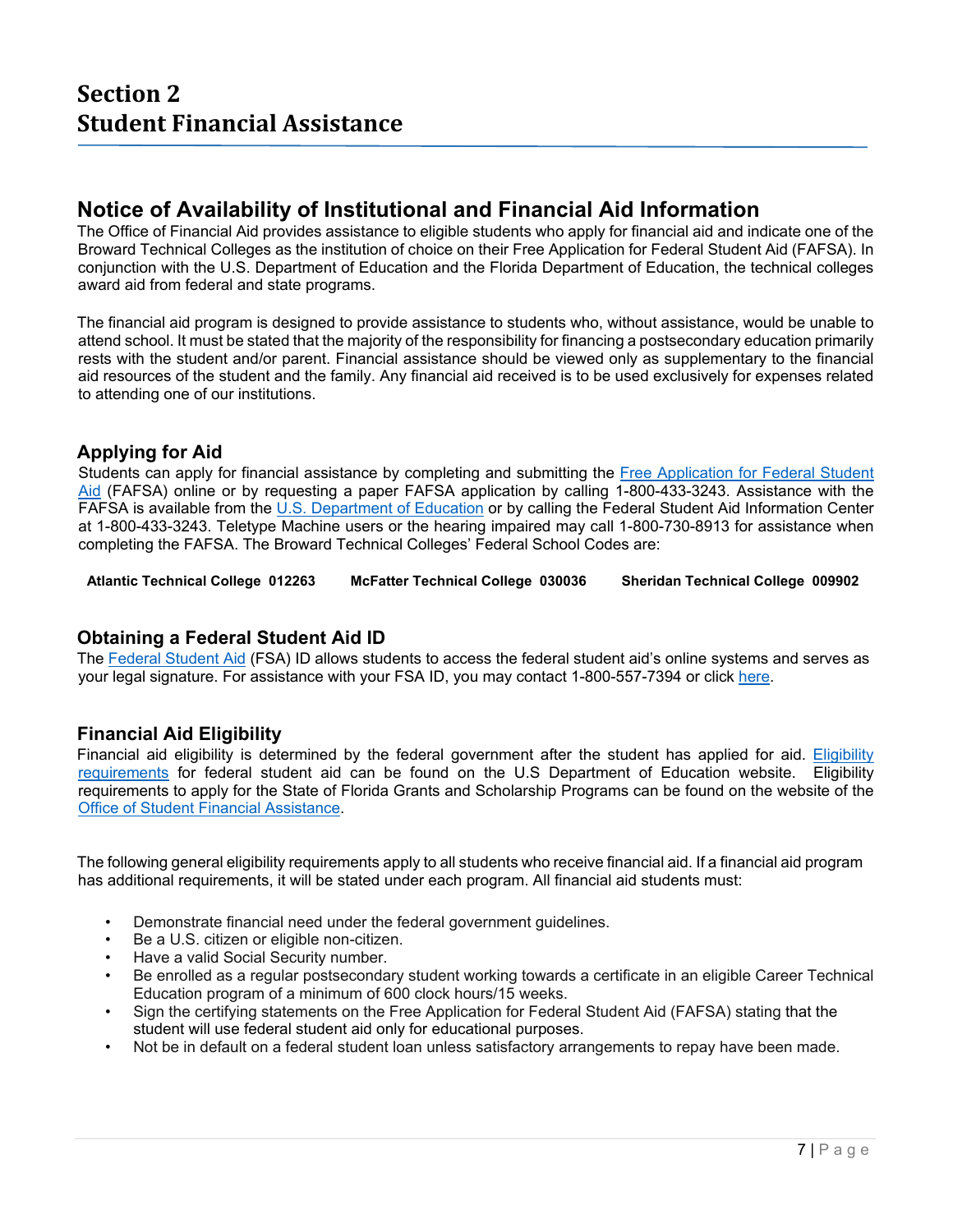- Not owe a refund on a grant under any state or federal grant or scholarship program.
- Be registered with Selective Service, if the student is a male between the ages of 18 and 25.
- Not have earned a bachelor's degree or higher in the United States or its equivalency from a foreign country.
- Maintain Satisfactory Academic Progress (SAP) standards.
- Not be convicted of a drug related felony or misdemeanor while receiving federal student aid.
- Have obtained a high school diploma, General Education Development (GED) Certificate, or completed a high school education in a homeschool setting approved under state law. Transcripts are required. High Schools must be accredited and approved by the Broward County School Board.

### **Assistance Available From Federal, State, Local and Institutional Programs**

# **TYPES OF FINANCIAL AID Bright Futures Scholarship Career Source Broward Children of Deceased and Disabled Veterans Federal Pell Grant Federal Supplemental Educational Opportunity Grant (FSEOG) FSAG-CE Grant Fee Waivers Financial Aid Fee Trust Fund (FAFTF) Florida Prepaid Tuition Plan Florida Vocational Rehabilitation Services Foundations Scholarships (private & community organizations) Veterans' Educational Benefits**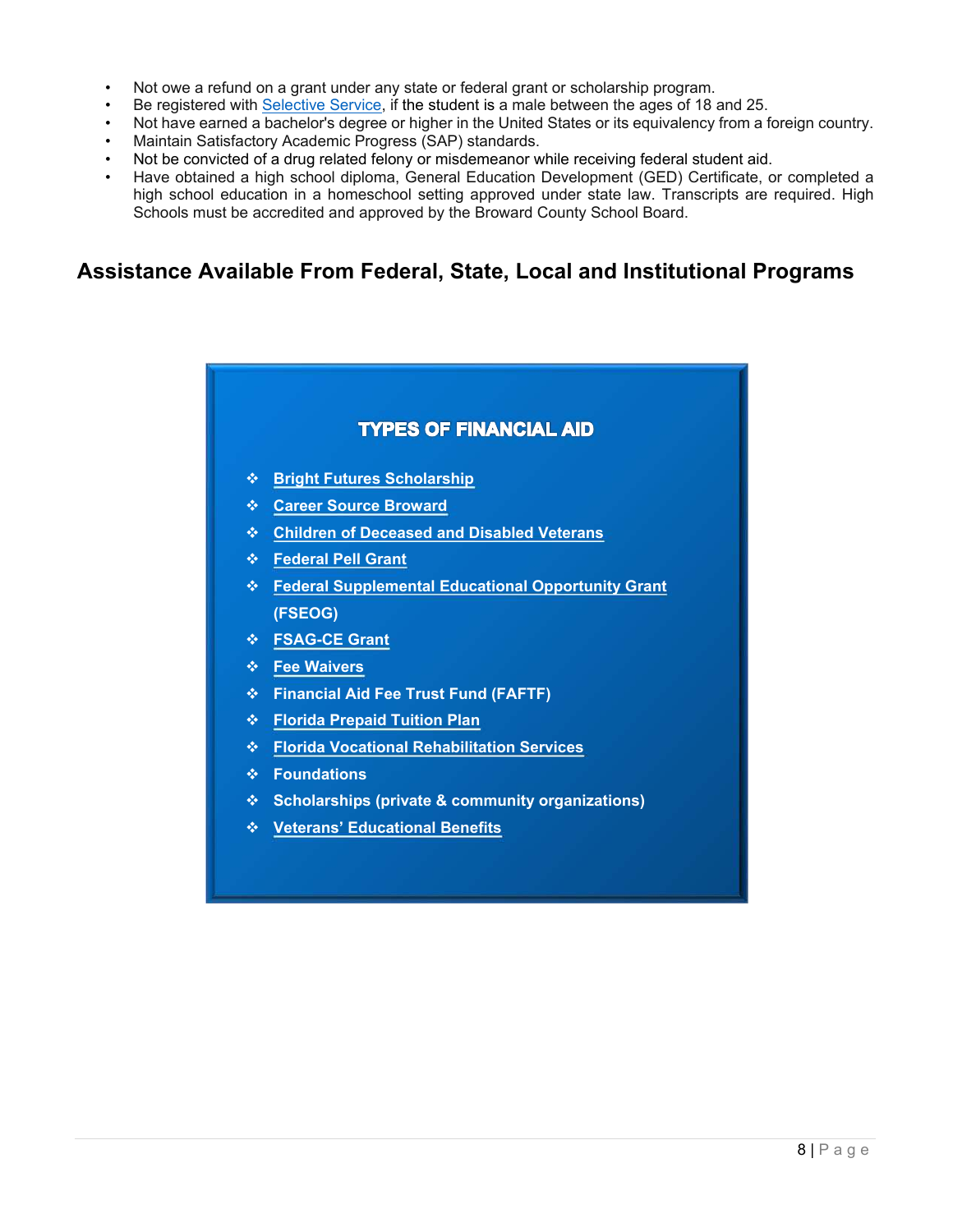## **Federal Student Financial Aid Penalties for Drug Law Violations**

According to the U.S. Department of Education Office of National Drug Control Policy, students who are convicted of a drug-related felony or misdemeanor while receiving Federal student aid are ineligible to receive further aid for a specified period of time.

The student can shorten this period of ineligibility by:

- Successfully completing an approved drug rehabilitation program that includes passing two unannounced drug tests, **or**
- Passing two unannounced drug tests administered by an approved drug rehabilitation program, **or**
- \* Having the conviction reversed, set aside or otherwise rendered invalid.

| <b>Offense</b> | <b>Possession of Illegal Drugs</b>  | <b>Sale of Illegal Drugs</b>           |
|----------------|-------------------------------------|----------------------------------------|
| <b>First</b>   | 1 year of ineligibility from date   | 2 years of ineligibility from          |
|                | of conviction                       | date of conviction                     |
| Second         | 2 years of ineligibility from date  | Indefinite period of                   |
|                | of conviction                       | ineligibility*                         |
| Third or more  | Indefinite period of ineligibility* | Indefinite period of<br>ineligibility* |

### **Period of ineligibility for Federal Student Aid Funds**

 \*Under the law, an indefinite period of ineligibility continues unless the conviction is overturned or otherwise rendered invalid or the student meets one of the two early reinstatement requirements specified above.

#### **Student Loan Information**

The Broward Technical Colleges do not participate in the federal student loan programs.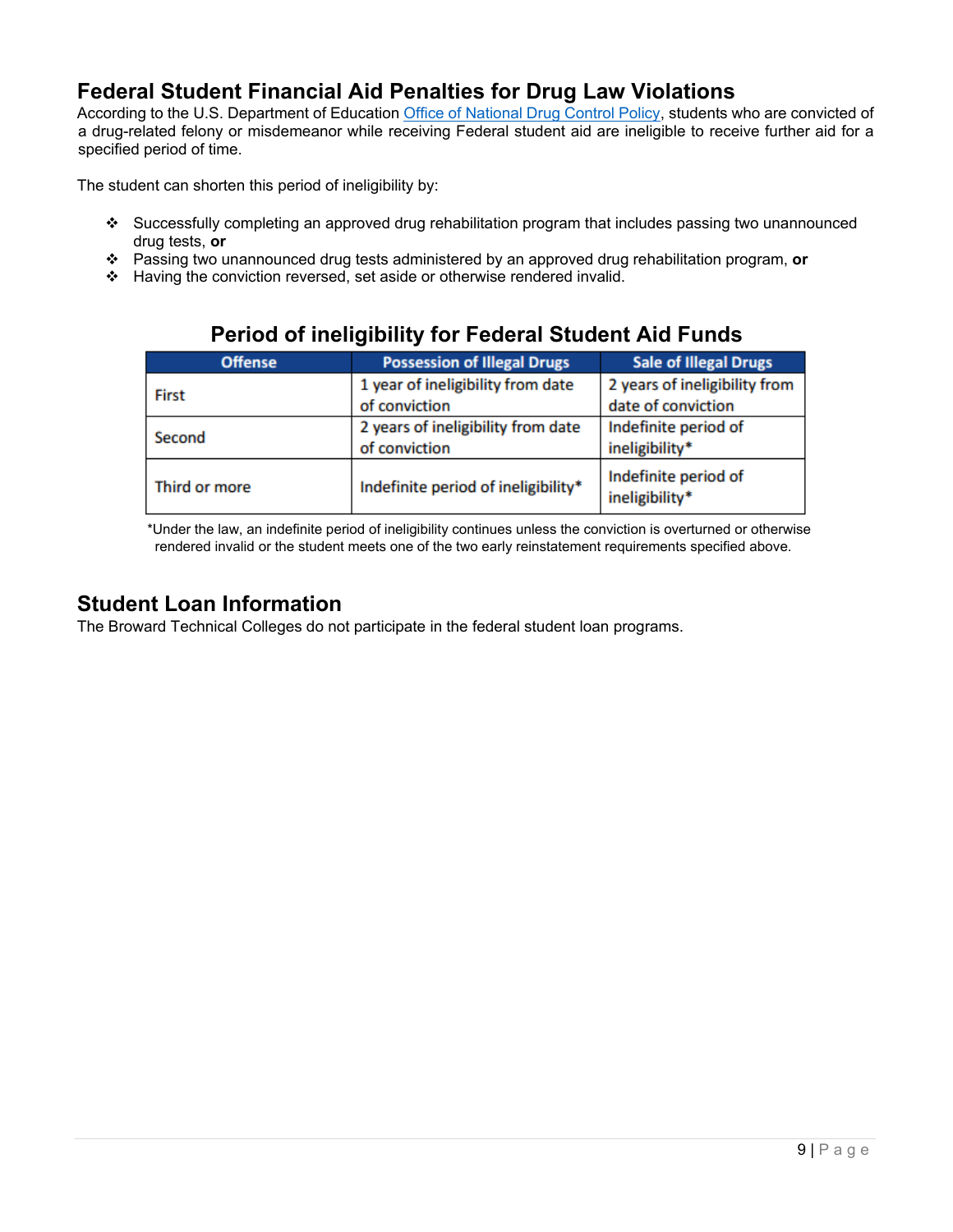#### **Drug and Alcohol Abuse Prevention Program**

Any Broward County Public School adult student who suspects that he/she has a substance abuse and dependency problem is encouraged to seek assistance from the Drug Prevention Counselor identified at the school or to consult with the District Substance Abuse Counselor assigned to the district designee's office. The student is assured that such assistance will be provided with total confidentiality and it may, with the student's consent, lead to confidential referrals to appropriate professional agencies in the community. For additional information, please visit the Broward County Public Schools Diversity, Prevention and Intervention (DPI) website or the BTC online student handbook at http://www.browardtechnicalcolleges.com/student-resources/.

### **Vaccination Policies**

The Broward Technical Colleges are not residential campuses; therefore, there is no policy related to vaccinations of students except in the case where a student is enrolled in certain health science programs. Please see specific information related to each health science program.

### **Campus Security Policies, Crime Statistics and Crime Log**

The Jeanne Clery Disclosure of Campus Security Policy and Campus Crime Statistics Act, otherwise known as the Clery Act, is a federal law that requires institutions of higher education to provide current and prospective students and employees, the public, and the Department of Education with crime statistics and information about campus crime prevention programs and policies. The Student Handbook is published each year to comply with the requirements of the Clery Act and contains policy statements and crime statistics for each college campus. The policy statements address the school's policies, procedures, and programs concerning safety and security, for example policies for responding to emergency situations and sexual offenses. The campus security policies, crime statistics and crime log can be found in the BTC student handbook at http://www.browardtechnicalcolleges.com/studentresources/.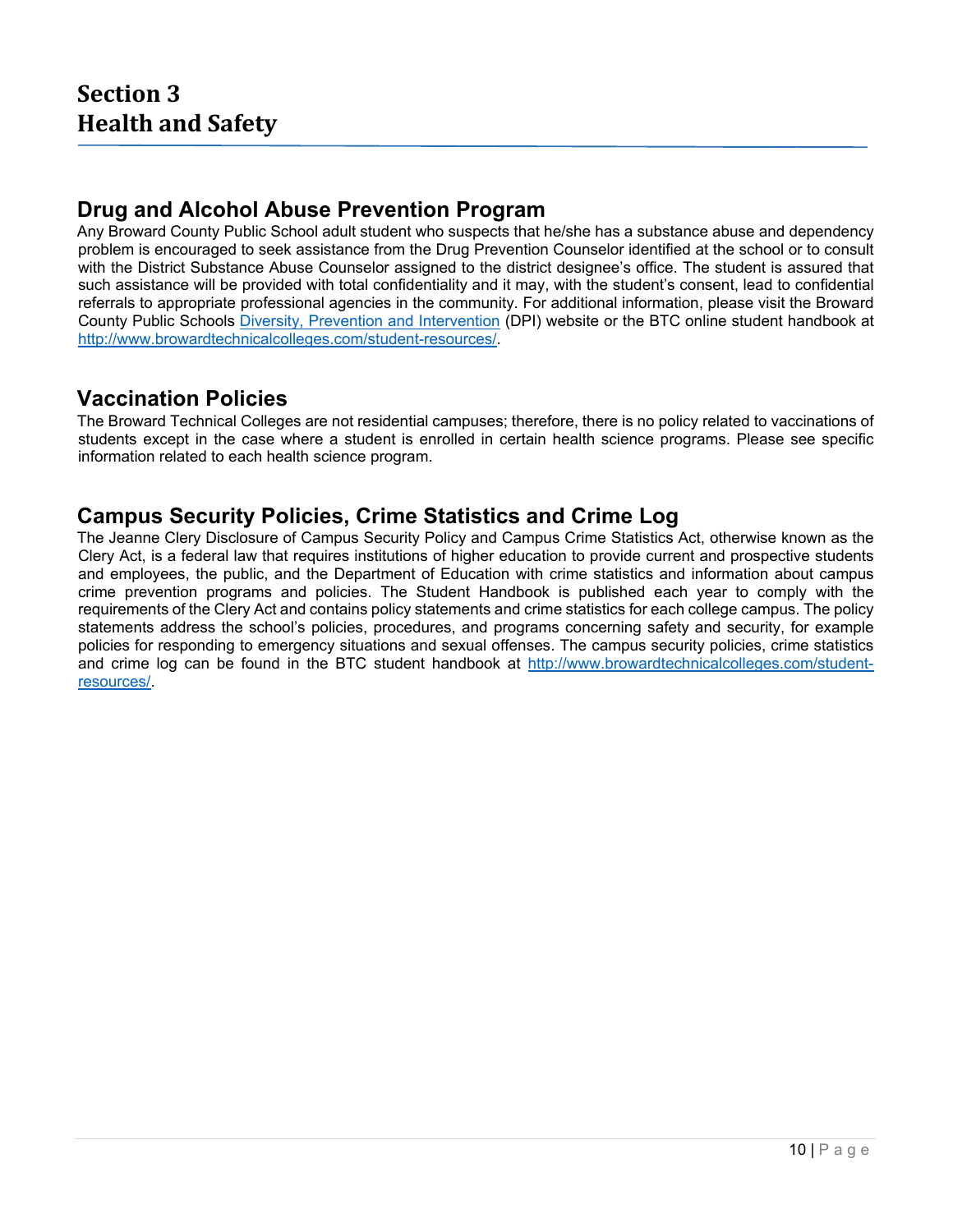#### **Retention Rate, Graduation Rates & Transfer-Out Rates**

Information on student outcomes can be found at the National Center for Education Statistics, also known as College Navigator. To view student outcomes at each technical college, please click below.

Atlantic Technical College McFatter Technical College Sheridan Technical College

### **Job Placement Outcomes for Graduates**

The Department of Education requires institutions that participate in the federal student aid programs authorized under Title IV of the Higher Education act to make available to current and prospective students information regarding the placement in employment of, and types of employment obtained by, graduates of the institutions degree or certificate programs.

The Florida Education and Training Placement Information Program (FETPIP) provides follow-up data on previously enrolled Broward Technical College students who have graduated, exited or completed a public education or training program within the State of Florida.